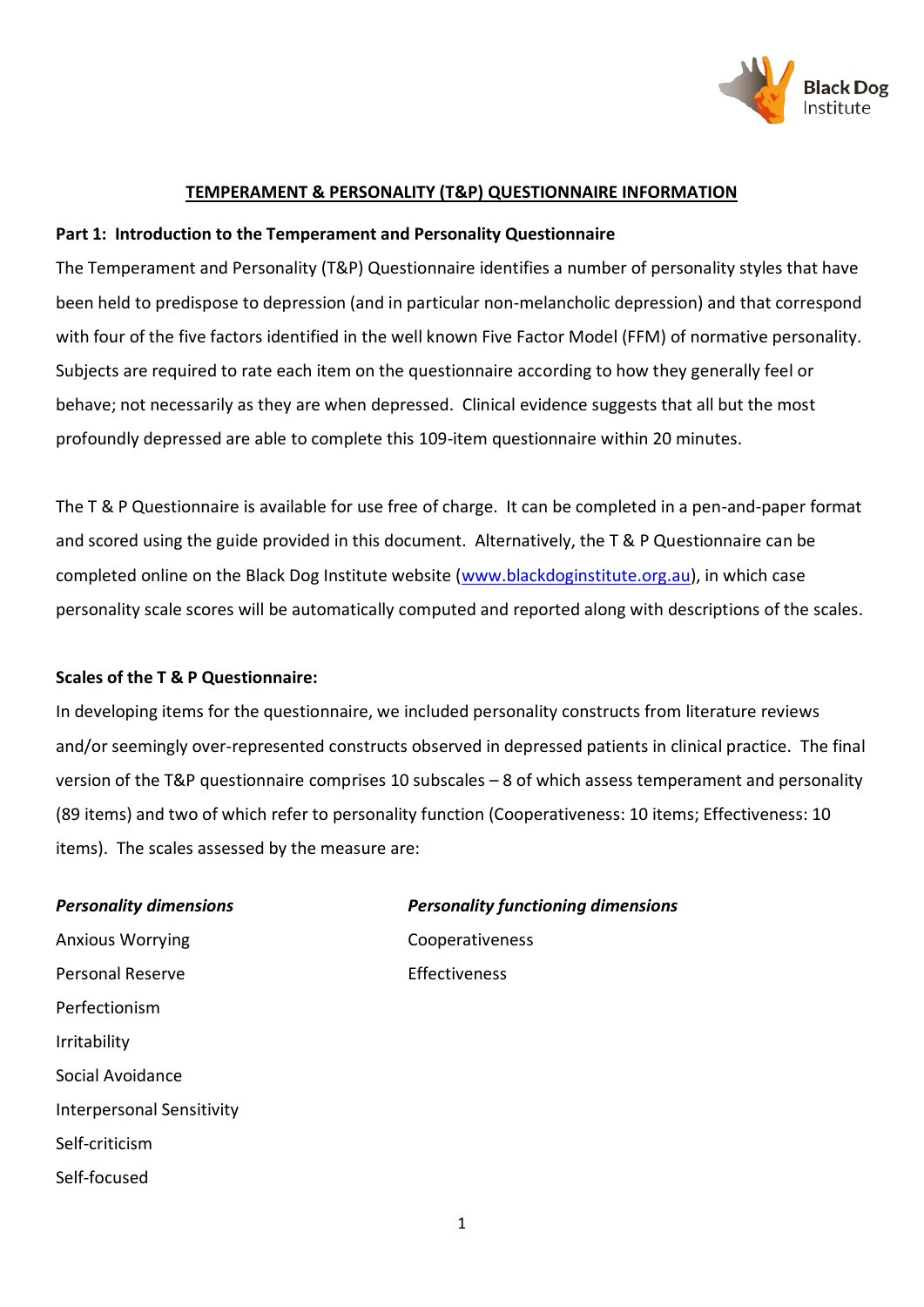#### **Part 2: Scoring the Temperament and Personality Questionnaire**

Each item on the questionnaire is rated on a 4-point scale where:

Very true = 3 (0 for reverse scored items indicated by '**R**') Moderately true = 2 (1 for reverse scored items) Slightly true = 1 (2 for reverse scored items) Not true at all = 0 (3 for reverse scored items)

Table 2, on the following page, describes the questionnaire items which correspond to each personality scale at each tier. Note that some of the items are reverse scored (indicated by '**R**'). Item numbers for the two personality function scales are provided in Table 1.

The following is the guide for scoring the T&P questionnaire.

Step 1: Reverse score the following items – 1, 2, 12, 21, 25, 27, 36, 39, 49, 50, 71, 77, 82, 92 and 103 Step 2: Compute scale scores by summing the items for each dimension – see Table 1. Step 3: Compute scale scores for Cooperativeness and Effectiveness – see Table 2.

| <b>Anxious Worrying</b>          | 41, 53, 62, 65, 69, 75, 79, 106                            |
|----------------------------------|------------------------------------------------------------|
| Personal Reserve                 | 8, 9, 18, 24, 30, 45, 60, 94                               |
| Perfectionism                    | 4, 16, 29, 46, 47, 64, 66, 68                              |
| Irritability                     | 7, 13, 17, 35, 55, 61, 105, 107                            |
| Social Avoidance                 | 2R, 39R, 49R, 50R, 57, 71R, 85                             |
| <b>Interpersonal Sensitivity</b> | 22, 42, 56, 63, 70, 78, 96                                 |
| Self-criticism                   | 32, 34, 52, 58, 72, 77 <b>R,</b> 82 <b>R,</b> 103 <b>R</b> |
| Self-focused                     | 19, 33, 43, 48, 67, 76, 80                                 |

**Table 1.** Items numbers on the T & P Questionnaire for all personality dimensions.

**Table 2.** Item numbers on the T & P Questionnaire for the two personality functioning scales.

| Cooperativeness      | 3, 5, 12R, 21R, 26, 59, 89, 97, 100, 108     |
|----------------------|----------------------------------------------|
| <b>Effectiveness</b> | 23, 25R, 27R, 36R, 38, 51R, 88, 92R, 95, 109 |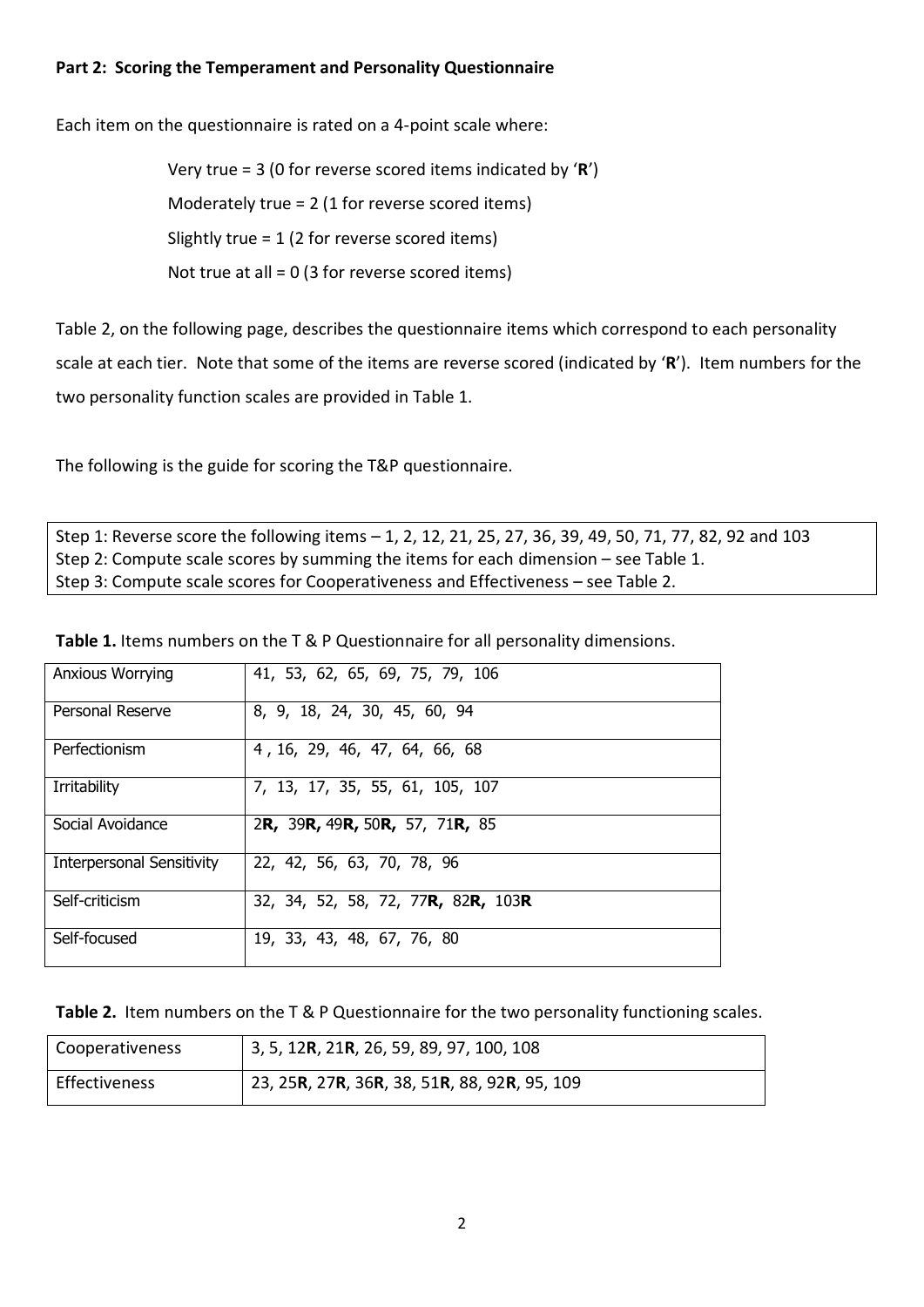#### **Part 3: Interpreting the Temperament and Personality Questionnaire**

#### **'Cut-off' scores**

The 'cut-off' scores reported in the descriptions below are based on scores in a Community Sample of 529 people attending a general practitioner in Sydney. 'High' scores are one standard deviation above the mean in this sample, and 'low' scores are one standard deviation below the mean in this sample.

#### **Association with depression**

Where relevant, the potential association between each of the personality dimensions and depression is also described. This is based on:

i) Average scores amongst people experiencing depression (Depressed Sample) compared to those in a general Community Sample.

ii) Our clinical experience at the Black Dog Institute Depression Clinic.

However, it is important to note that the influence of personality on depression is usually due to an interaction between life events and personality, not personality alone, and that there are other factors involved. Therefore, a high score on any of the scales below does NOT mean that depression is inevitable. Rather, it can be useful to identify the role of personality in an individual's episode of depression because such characteristics (e.g. worrying, social avoidance) can be addressed with the help of a mental health professional, in order to treat the depression most effectively.

#### *Personality dimensions*

#### **1. Anxious Worrying**

High scores on this scale (18 and over, out of a maximum of 27) indicate a greater tendency to become stressed, worried and anxious. Examples of items from this scale include 'I tend to stress easily' and 'I'm inclined to worry over quite minor things'.

Scores on this scale are higher (on average) amongst people who are currently depressed compared to those from a general community sample. In our clinical experience, excessive worrying, if unaddressed, may increase the risk of developing depression. When under stress, people high on the anxious worrying scale may have catastrophic thoughts (i.e. think that the worst will happen) or feel overwhelmed.

#### **2. Personal Reserve**

High scores (17 and over, out of a maximum of 27) are associated with a tendency to keep one's inner feelings to oneself. People high on the personal reserve scale tend to be reluctant to let friends and acquaintances get to know them too well. Examples of items from this scale include 'I prefer not to get too close to people' and 'Opening up to people makes me feel uneasy'.

Scores on this scale are higher (on average) amongst people who are currently depressed compared to those from a general community sample. In our clinical experience, high levels of personal reserve may increase the risk of developing depression following events that challenge concerns about closeness (e.g. difficulties in relationships). People high on the personal reserve scale may find it more difficult than others to ask for help when experiencing depression.

#### **3. Perfectionism**

High scores (31 and over, out of a maximum of 33) are associated with a tendency to be very responsible, to have high standards for oneself and to be highly committed to tasks and duties. Items in this scale include 'I always like to do my best' and 'I put high standards on myself and most things I take on'.

Scores on this scale do not differ (on average) between those who are currently depressed and a general community sample. However, while perfectionism can be a helpful characteristic, when extremely high it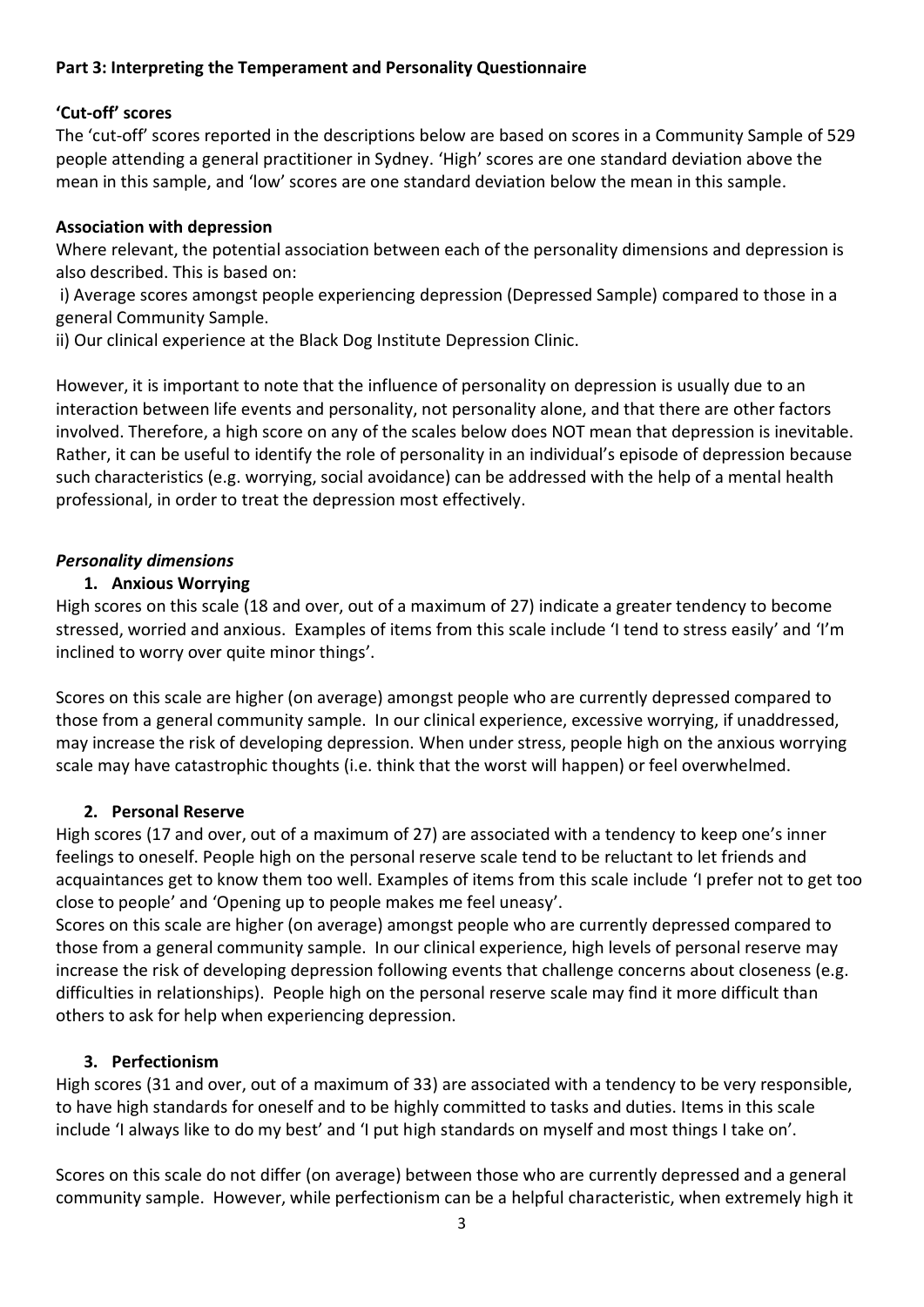can actually interfere with daily life. In our clinical experience, certain events can trigger depression in people with very high perfectionism. These stressful events tend to involve not being able to live up to very high standards that one has set for oneself (e.g. not doing as well at work as desired) or the feeling that one's pride has been hurt. People high on perfectionism may be reluctant to seek professional help for depression.

#### **4. Irritability**

High scores (21 and over, out of a maximum of 33) are associated with a tendency to be quick-tempered and to externalise stress by becoming snappy and irritated by little things. Items in this scale include 'I tend to get angry and lose my cool when stressed'.

Scores on this scale are somewhat higher (on average) amongst people who are currently depressed, compared to a general community sample. In our clinical experience, people high on irritability may have an increased risk to brief episodes of depression. Often people high on irritability may only be cranky or grumpy when stressed, and later feel remorseful about this.

#### **5. Social Avoidance**

High scores on this scale (17 and over, out of a maximum of 27) are associated with a tendency to be introverted and to keep to oneself, while those low on this dimension tend to be very sociable. Examples of items in this scale include 'I tend to be quiet when I'm with people' and 'I'm very reserved at parties and other social situations'.

Scores on this scale are somewhat higher (on average) amongst people who are currently depressed, compared to a general community sample. Our clinical experience suggests that very high social avoidance, if unaddressed by treatment, may increase the risk to depression. People who are reserved and highly socially avoidant are more likely to feel that others have judged them in a negative way, and therefore may be more likely to feel distressed following social situations.

### **6. Interpersonal Sensitivity**

High scores (14 and over, out of a maximum of 24) are associated with a tendency to worry about rejection or abandonment. Items in this scale include 'I fear that my important relationships will end somehow' and 'I think a lot about being deserted by loved ones'.

Scores on this scale are higher (on average) amongst people who are currently depressed, compared to a general community sample. Our clinical experience suggests that feeling rejected in an important relationship is a common trigger for depression amongst people with high interpersonal sensitivity.

### **7. Self-criticism**

High scores (10 and over, out of a maximum of 12) are associated with a tendency to be very tough on oneself. Examples of items in this scale include 'I have always been very self-critical' and 'I'm always letting myself down'.

Scores on this scale are higher (on average) amongst people who are currently depressed, compared to a general community sample. In our experience, an ongoing style of self-blame and self-criticism can increase the risk of developing depression. However, it is important to note that most people become more self-critical when they are depressed. Thus for people who are currently depressed, a high score on this scale does not necessarily indicate an ongoing style of self-criticism.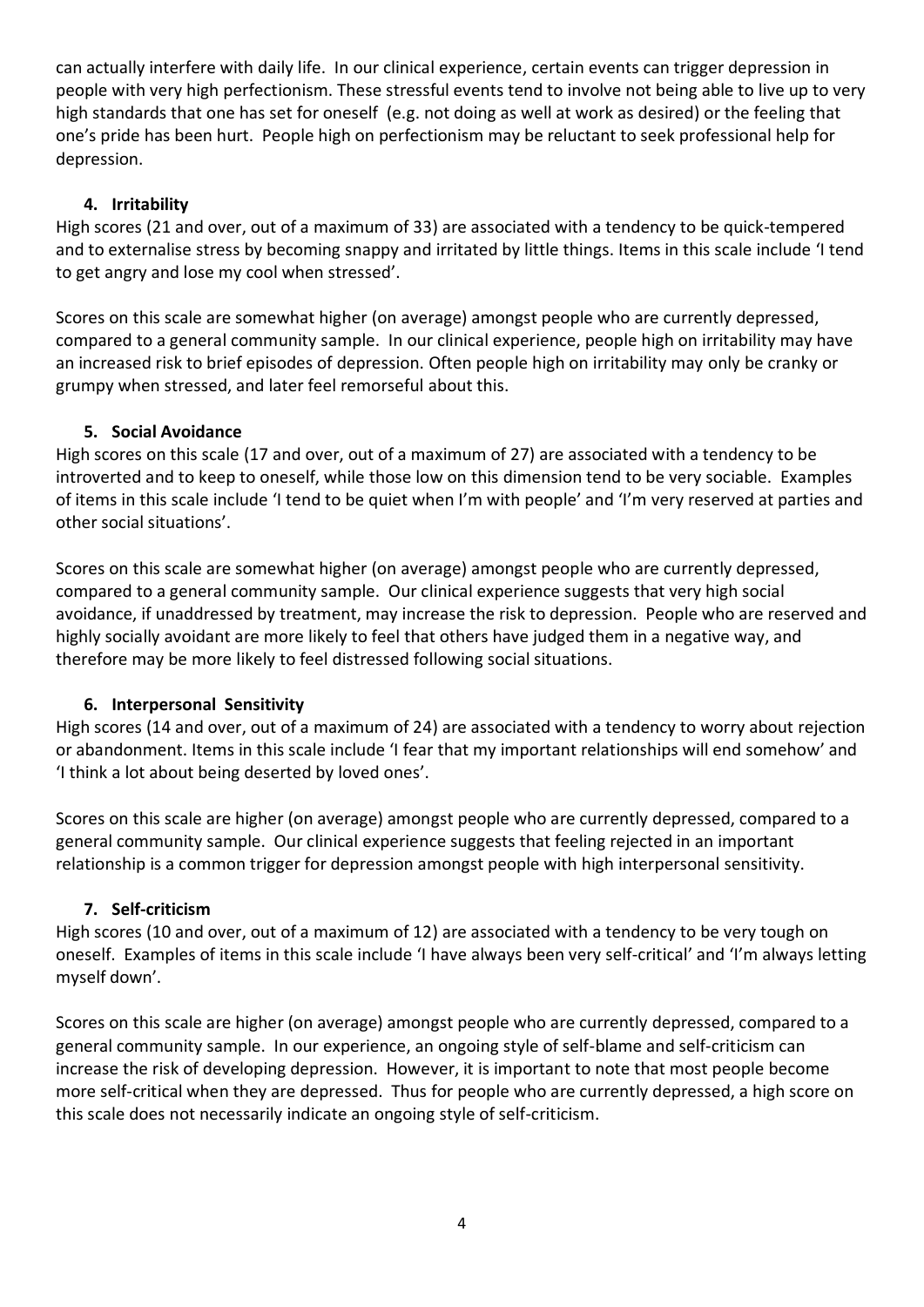#### **8. Self-focus**

High scores (9 and over, out of a maximum of 24) are associated with a tendency to prioritise one's own needs over the needs of others. Items in this scale include 'I get out of lots of problems by blaming other people' and 'I will often take advantage of other's limitations'.

Scores on this scale do not differ (on average) between those who are currently depressed and a general community sample. However, in our clinical experience, people high on the 'self-focus' dimension can be more likely to develop depression when their needs are not met. However, these depressive episodes tend to be relatively brief, often because the individual externalizes their frustration.

#### *Personality functioning dimensions*

#### **1. Cooperativeness**

Average to high scores (20 and over, out of a maximum of 30) are associated with a tendency to be generally helpful, compassionate, and empathic and to get along well with others. Examples of items in this scale include 'Friends see me as cooperative and agreeable' and 'I tend to be very understanding of other people's feelings and problems'.

Scores on this scale do not differ (on average) between those who are currently depressed and a general community sample.

#### **2. Effectiveness**

Average to high scores on this scale (18 and over, out of a maximum of 30) indicate an ability to cope well with different situations and to be confident in problem solving. Items in this scale include 'I'm really resourceful in tackling problems' and 'I feel confident in my ability to size up and deal with any situation'.

Scores in this scale are lower (on average) amongst those who are currently depressed, compared to a general community sample.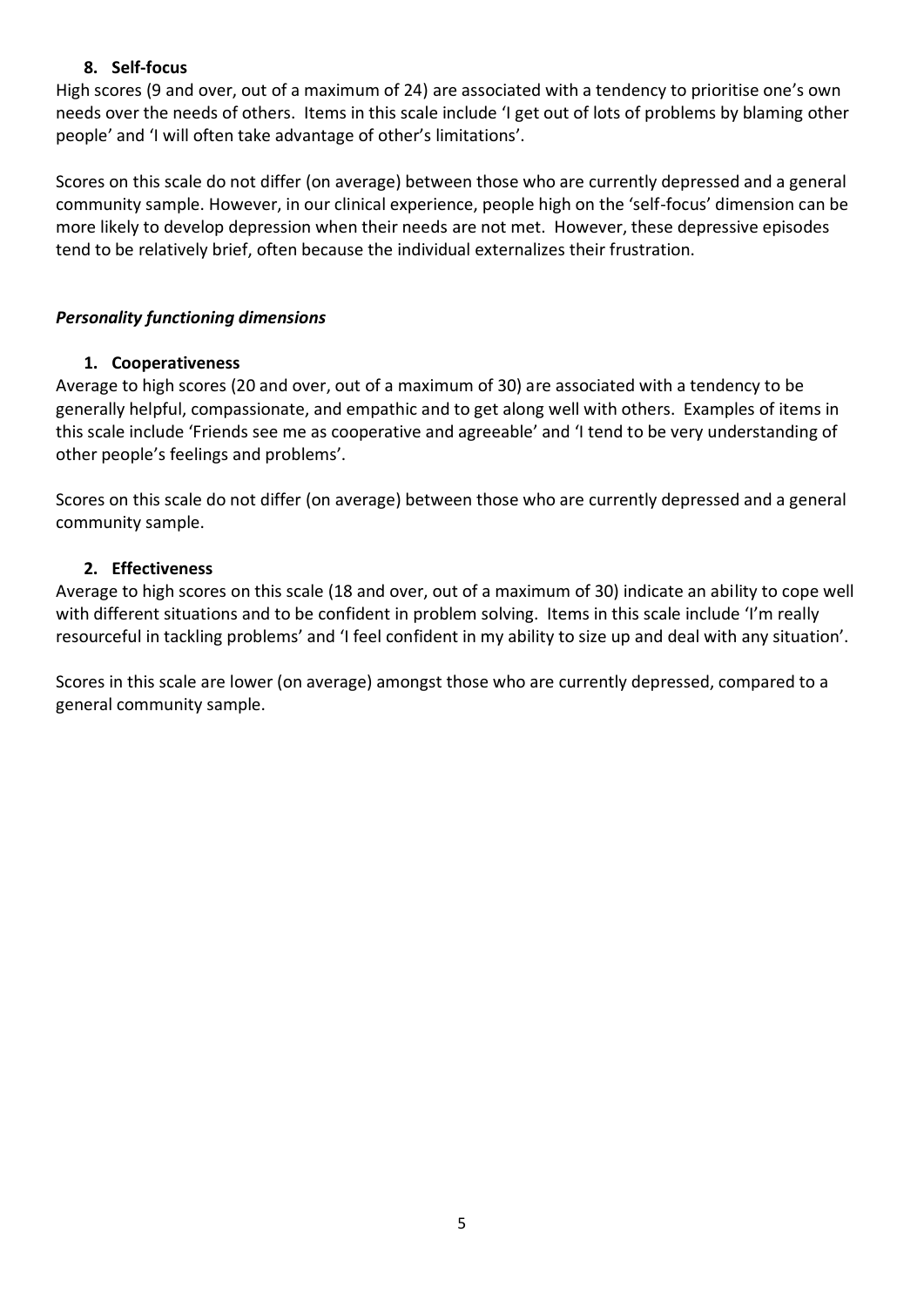Parker, G. & Manicavasagar, M. (2005). *Modelling and managing the depressive disorders: A clinical guide.*  New York, NY: Cambridge University Press.

Parker, G., Manicavasagar, M., Crawford, J., Tully, L., & Gladstone, G. (2006). Assessing personality traits associated with depression: the utility of a tiered model. *Psychological Medicine 36*, 1131-1139.

Parker, G., & Crawford, J. (2007). A spectrum model for depressive conditions: Extrapolation of the atypical depression prototype. *Journal of Affective Disorders 103*, 155-163.

Parker, G., & Crawford, J. (2007a). Chocolate craving when depressed: a personality marker. *British Journal of Psychiatry 191*, 351-352.

Parker, G., & Crawford, J. (2009). Personality and self-reported treatment effectiveness in depression. *Australian & New Zealand Journal of Psychiatry 43*, 518-525.

Rubino, A., Zanasi, M., Robone, C., & Siracusano, A. (2009). Personality differences between depressed melancholic and non-melancholic inpatients. *Australian & New Zealand Journal of Psychiatry, 43,* 145-148.

Parker, G., Fletcher, K., Barrett, M., Synnott, H., Breakspear, M., Rees, A. M., et al. (2010). Inching toward Bethlehem: Mapping melancholia. *Journal of Affective Disorders, 123*, 291-298.

\*Online version of the Temperament and Personality Questionnaire available on the Black Dog website. The score is calculated automatically.

**<http://www.blackdoginstitute.org.au/surveys/Temperament/index.html>**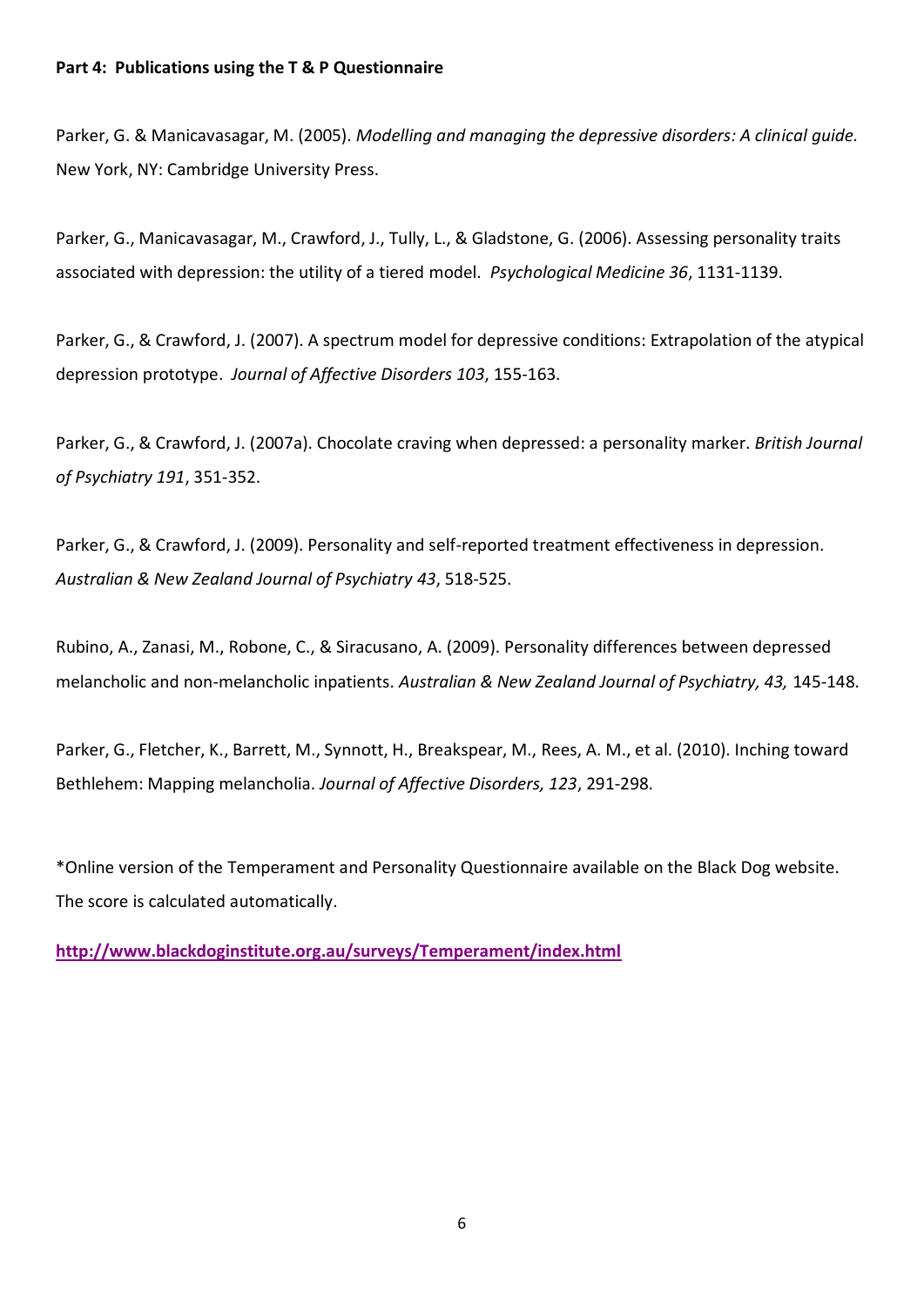

# **Temperament and Personality Questionnaire**

**Instructions: For each of the following statements, please tick the option that best describes the way you usually or generally feel or behave (over the years and not just recently).** 

|     | Not true<br>at all                                          |  |                  | Slightly<br>true                                     | Moderately<br>true | <b>Very</b><br>true |  |  |  |
|-----|-------------------------------------------------------------|--|------------------|------------------------------------------------------|--------------------|---------------------|--|--|--|
| 1.  | I have <i>more</i> good qualities than bad ones             |  |                  | $\left( \right)$                                     |                    |                     |  |  |  |
| 2.  | I am usually the "energiser" at parties                     |  | $\left( \right)$ | $\left( \right)$                                     |                    | $\big)$             |  |  |  |
| 3.  | Friends see me as cooperative and agreeable                 |  |                  | $\left( \right)$                                     |                    |                     |  |  |  |
| 4.  | I always like to do my best                                 |  | $\mathcal{C}$    | $\left( \right)$                                     |                    | $\left( \right)$    |  |  |  |
| 5.  | I am generally described as a nice person                   |  |                  | $\left( \right)$                                     |                    | $\left( \right)$    |  |  |  |
| 6.  | I am tense and nervy                                        |  | $\mathcal{E}$    | $\left( \right)$                                     |                    |                     |  |  |  |
| 7.  | I am very snappy when I'm stressed                          |  | $\left( \right)$ | $\left( \right)$                                     |                    | $\left( \right)$    |  |  |  |
| 8.  | I am very <i>uneasy</i> about opening up to other<br>people |  | $\big)$          | $\big)$                                              | $\left($           | $\big)$             |  |  |  |
| 9.  | I avoid people getting personally too close<br>to me        |  | $\left( \right)$ | $\left( \right)$                                     |                    | $\left( \right)$    |  |  |  |
| 10. | I am easily upset by things                                 |  | $\mathcal{E}$    | $\left( \right)$                                     |                    | $\left( \right)$    |  |  |  |
| 11. | I can be quite impatient with other people                  |  |                  | $\left( \right)$                                     |                    | $\mathcal{C}$       |  |  |  |
| 12. | I can be somewhat difficult in dealing with<br>others       |  |                  | $\left( \right)$                                     |                    |                     |  |  |  |
| 13. | I can become quite grumpy and grouchy                       |  | $\big)$          | $\left( \begin{array}{c} 0 \\ 0 \end{array} \right)$ |                    | $\big)$             |  |  |  |
| 14. | I can get easily rattled by things                          |  |                  | $\,$ ) $\,$                                          | $\left($           | $\left( \right)$    |  |  |  |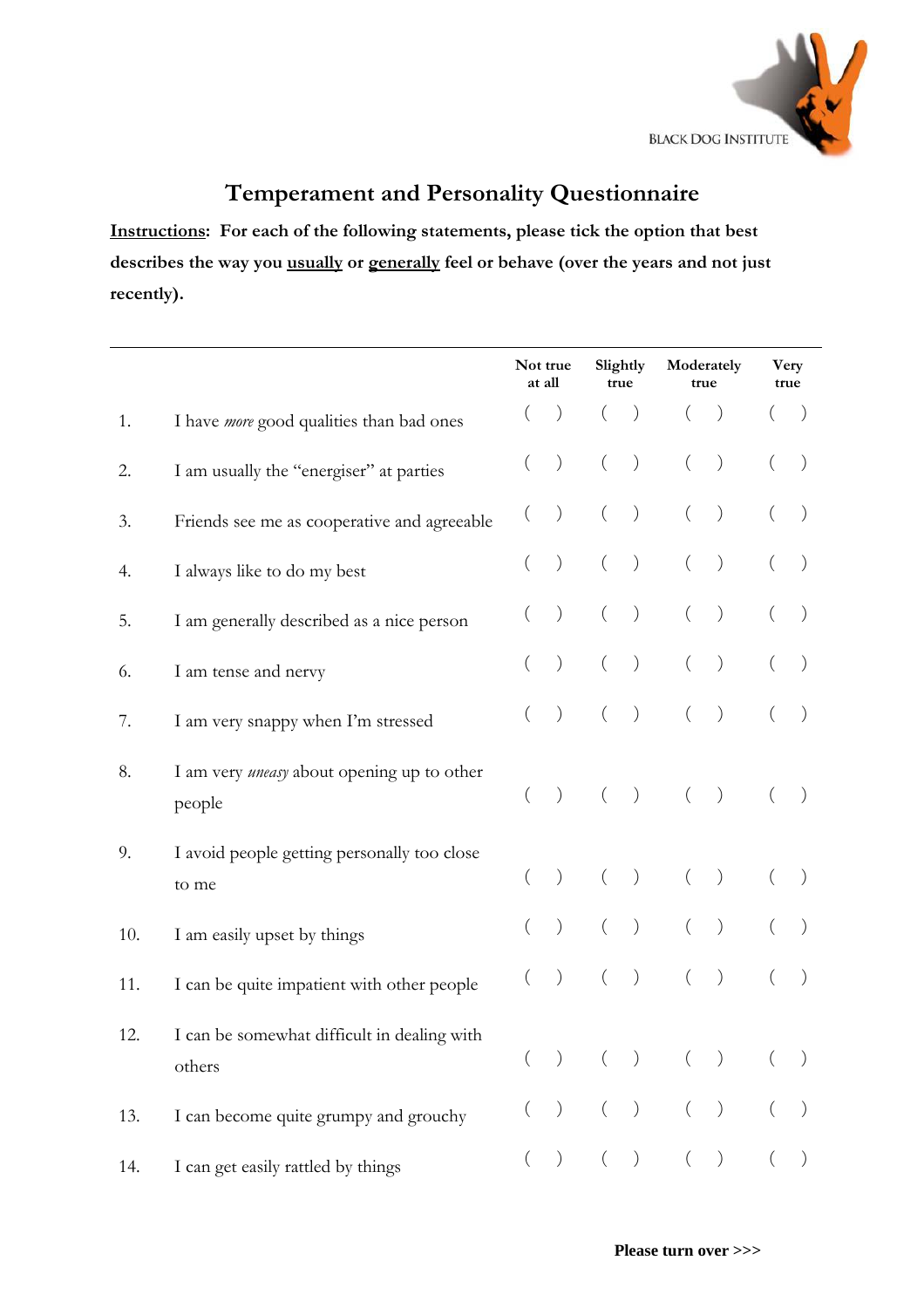|     |                                                                                | Not true<br>at all |                                                 | Slightly<br>true |                                                 | Moderately<br>true                                                                                                                                                                                                                                                                                                                                                                                                |                                                 | <b>Very</b><br>true |  |
|-----|--------------------------------------------------------------------------------|--------------------|-------------------------------------------------|------------------|-------------------------------------------------|-------------------------------------------------------------------------------------------------------------------------------------------------------------------------------------------------------------------------------------------------------------------------------------------------------------------------------------------------------------------------------------------------------------------|-------------------------------------------------|---------------------|--|
| 15. | I can get exasperated and irritable with<br>other people                       |                    | $\left( \right)$                                |                  | $\left( \right)$                                |                                                                                                                                                                                                                                                                                                                                                                                                                   | $\big)$                                         |                     |  |
| 16. | I commit myself fully to things I take on                                      |                    |                                                 |                  | $\left( \right)$                                |                                                                                                                                                                                                                                                                                                                                                                                                                   | $\left( \right)$                                |                     |  |
| 17. | At times, I can get very cross with other                                      |                    |                                                 |                  |                                                 |                                                                                                                                                                                                                                                                                                                                                                                                                   |                                                 |                     |  |
| 18. | people<br>I don't like disclosing my true feelings to                          |                    | $\left( \right)$                                |                  | $\left( \right)$                                |                                                                                                                                                                                                                                                                                                                                                                                                                   | $\big)$                                         |                     |  |
| 19. | others<br>I don't tend to put myself out a lot for                             |                    | $\left( \right)$                                |                  | $\big)$                                         |                                                                                                                                                                                                                                                                                                                                                                                                                   | $\big)$                                         |                     |  |
|     | other people                                                                   |                    |                                                 |                  | $\left( \right)$                                |                                                                                                                                                                                                                                                                                                                                                                                                                   | $\big)$                                         |                     |  |
| 20. | I don't tend to seek advice from others                                        |                    | $\left( \right)$                                |                  | $\big)$                                         |                                                                                                                                                                                                                                                                                                                                                                                                                   | $\big)$                                         |                     |  |
| 21. | Even when I have to, I am unable to get<br>along with family or people at work |                    | $\big)$                                         |                  | $\left( \right)$                                |                                                                                                                                                                                                                                                                                                                                                                                                                   | $\big)$                                         |                     |  |
| 22. | I fear that my important relationships will<br>end somehow                     |                    |                                                 |                  | $\left( \right)$                                |                                                                                                                                                                                                                                                                                                                                                                                                                   | $\big)$                                         |                     |  |
| 23. | I feel confident in my ability to size up and                                  |                    |                                                 |                  |                                                 |                                                                                                                                                                                                                                                                                                                                                                                                                   |                                                 |                     |  |
|     | deal with any situation                                                        |                    |                                                 |                  |                                                 |                                                                                                                                                                                                                                                                                                                                                                                                                   | $\Big)$<br>$\big)$                              |                     |  |
| 24. | I don't like people getting too close to me                                    |                    |                                                 |                  |                                                 |                                                                                                                                                                                                                                                                                                                                                                                                                   |                                                 |                     |  |
| 25. | I feel I have little control over where my life<br>is headed                   |                    |                                                 |                  | $\big)$                                         |                                                                                                                                                                                                                                                                                                                                                                                                                   | $\big)$                                         |                     |  |
| 26. | I am generally ready and willing to lend an<br>ear                             |                    | $\left( \right)$                                |                  |                                                 | $\begin{array}{cccc} \hspace{20pt} & & \hspace{20pt} & \hspace{20pt} & \hspace{20pt} & \hspace{20pt} & \hspace{20pt} & \hspace{20pt} & \hspace{20pt} & \hspace{20pt} & \hspace{20pt} & \hspace{20pt} & \hspace{20pt} & \hspace{20pt} & \hspace{20pt} & \hspace{20pt} & \hspace{20pt} & \hspace{20pt} & \hspace{20pt} & \hspace{20pt} & \hspace{20pt} & \hspace{20pt} & \hspace{20pt} & \hspace{20pt} & \hspace{2$ |                                                 |                     |  |
| 27. | I feel like I'm going around in circles in life                                |                    | $\big)$                                         |                  |                                                 | ) $($ $)$                                                                                                                                                                                                                                                                                                                                                                                                         |                                                 |                     |  |
| 28. | I feel more comfortable letting family or<br>friends make the "big decisions"  |                    | $\left( \right)$                                |                  | $\left( \begin{array}{c} 1 \end{array} \right)$ |                                                                                                                                                                                                                                                                                                                                                                                                                   | $\big)$                                         |                     |  |
| 29. | I like to work to my full potential                                            |                    | $\left( \begin{array}{c} 1 \end{array} \right)$ |                  |                                                 | $( )$                                                                                                                                                                                                                                                                                                                                                                                                             |                                                 |                     |  |
| 30. | I feel uneasy when people try to get close to<br>me                            | $\left($           | $\left( \begin{array}{c} 1 \end{array} \right)$ |                  | (                                               | $\left($                                                                                                                                                                                                                                                                                                                                                                                                          | $\left( \begin{array}{c} 1 \end{array} \right)$ |                     |  |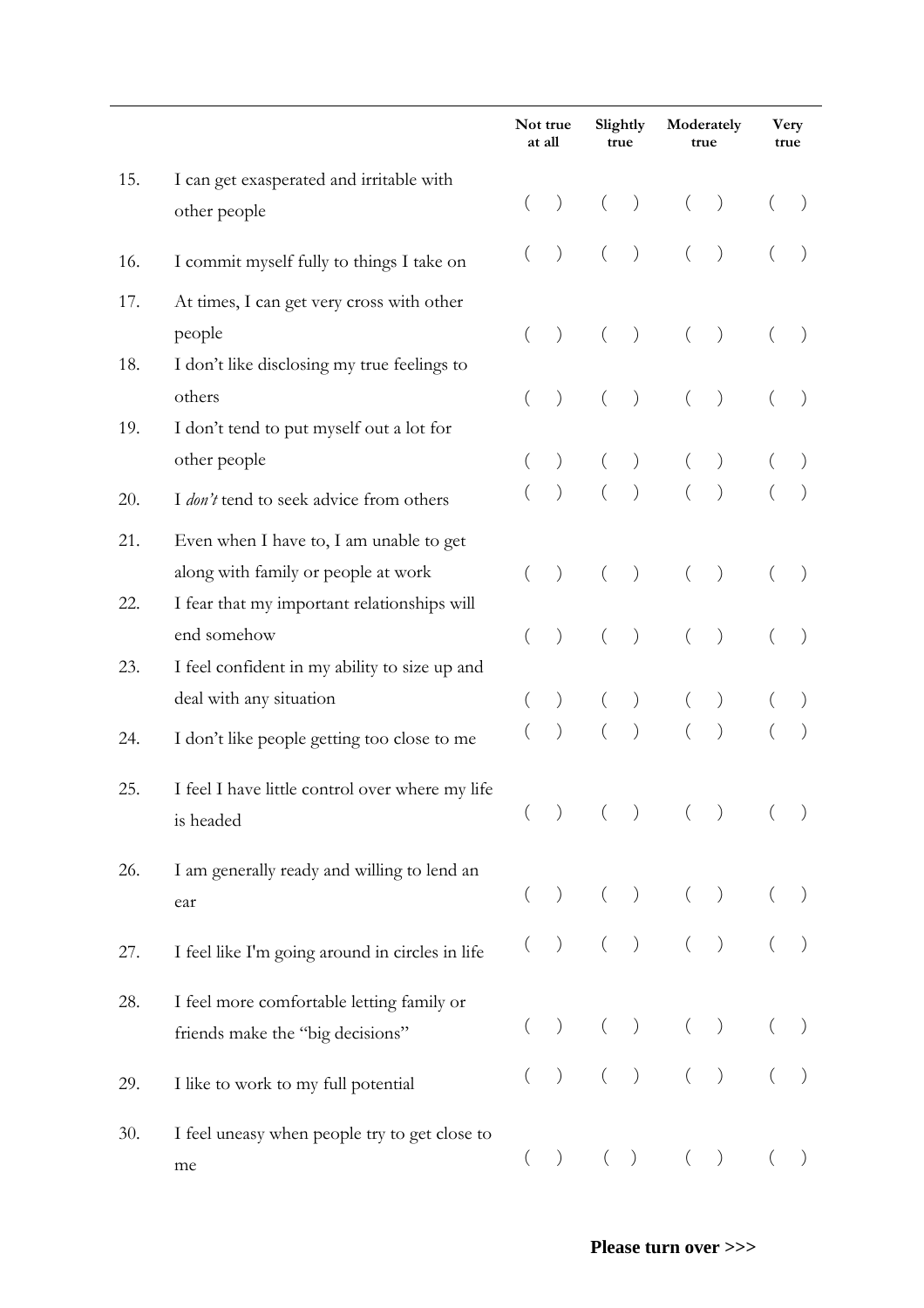|     |                                                           |          | Not true<br>at all                              |          | Slightly<br>true |                                                                                                                                                                                                                                                                                                                                                                                                                   | Moderately<br>true |          | Very<br>true       |
|-----|-----------------------------------------------------------|----------|-------------------------------------------------|----------|------------------|-------------------------------------------------------------------------------------------------------------------------------------------------------------------------------------------------------------------------------------------------------------------------------------------------------------------------------------------------------------------------------------------------------------------|--------------------|----------|--------------------|
| 31. | I find it easier to be myself when I am on<br>my own      | $\left($ | $\left( \right)$                                |          | $\big)$          | $\left($                                                                                                                                                                                                                                                                                                                                                                                                          | $\big)$            |          |                    |
| 32. | I find it hard to measure up to my own<br>standards       | $\left($ | $\left( \right)$                                | $\left($ | $\,$ )           | $\left($                                                                                                                                                                                                                                                                                                                                                                                                          | $\big)$            |          |                    |
| 33. | I get out of lots of problems by blaming<br>other people  |          | $\left( \right)$                                |          | $\left( \right)$ | $\left($                                                                                                                                                                                                                                                                                                                                                                                                          | $\big)$            |          |                    |
| 34. | I have always been very self-critical                     |          | $\left( \right)$                                |          | $\left( \right)$ |                                                                                                                                                                                                                                                                                                                                                                                                                   | $\big)$            |          |                    |
| 35. | I have an excitable and quick temper                      |          |                                                 |          | $\left( \right)$ |                                                                                                                                                                                                                                                                                                                                                                                                                   | $\left( \right)$   |          |                    |
| 36. | I know I cope poorly with things                          |          | $\big)$                                         |          | $\big)$          | $\left($                                                                                                                                                                                                                                                                                                                                                                                                          | $\big)$            |          |                    |
| 37. | I know I'm doing a good job when<br>someone praises me    |          | $\left( \right)$                                |          | $\left( \right)$ |                                                                                                                                                                                                                                                                                                                                                                                                                   | $\big)$            |          |                    |
| 38. | I learn from the mistakes I make                          |          |                                                 |          | $\left( \right)$ |                                                                                                                                                                                                                                                                                                                                                                                                                   | $\big)$            |          |                    |
| 39. | I like lots of social stimulation                         |          | $\mathcal{E}$                                   |          | $\left( \right)$ |                                                                                                                                                                                                                                                                                                                                                                                                                   | $\big)$            |          |                    |
| 40. | I like to push myself to the limit                        | $\left($ | $\left( \right)$                                | $\left($ | $\left( \right)$ | $\left($                                                                                                                                                                                                                                                                                                                                                                                                          | $\big)$            |          |                    |
| 41. | I feel most secure when other people take<br>control      |          | $\left( \begin{array}{c} 1 \end{array} \right)$ |          |                  | $( ) ( )$                                                                                                                                                                                                                                                                                                                                                                                                         |                    |          | $($ $)$            |
| 42. | I never seem to get as much love from<br>people as I give | $\left($ | $\big)$                                         | $\left($ |                  | ) ( )                                                                                                                                                                                                                                                                                                                                                                                                             |                    | $\left($ | $\hspace{0.1cm}$ ) |
| 43. | I often find myself being quite critical of<br>others     |          |                                                 |          |                  | $\begin{array}{cccc} \hspace{20pt} & & \hspace{20pt} & \hspace{20pt} & \hspace{20pt} & \hspace{20pt} & \hspace{20pt} & \hspace{20pt} & \hspace{20pt} & \hspace{20pt} & \hspace{20pt} & \hspace{20pt} & \hspace{20pt} & \hspace{20pt} & \hspace{20pt} & \hspace{20pt} & \hspace{20pt} & \hspace{20pt} & \hspace{20pt} & \hspace{20pt} & \hspace{20pt} & \hspace{20pt} & \hspace{20pt} & \hspace{20pt} & \hspace{2$ |                    |          | $(\quad \, )$      |
| 44. | I prefer my own company over the<br>company of others     |          |                                                 |          |                  | $\begin{array}{cccc} \begin{array}{cccc} \end{array} & ( & ) & ( & ) & ( & ) & \end{array}$                                                                                                                                                                                                                                                                                                                       |                    | $($ $)$  |                    |
| 45. | I prefer not to get too close to people                   | $\left($ | $\left( \right)$                                | $\left($ |                  | ) ( )                                                                                                                                                                                                                                                                                                                                                                                                             |                    | $\left($ |                    |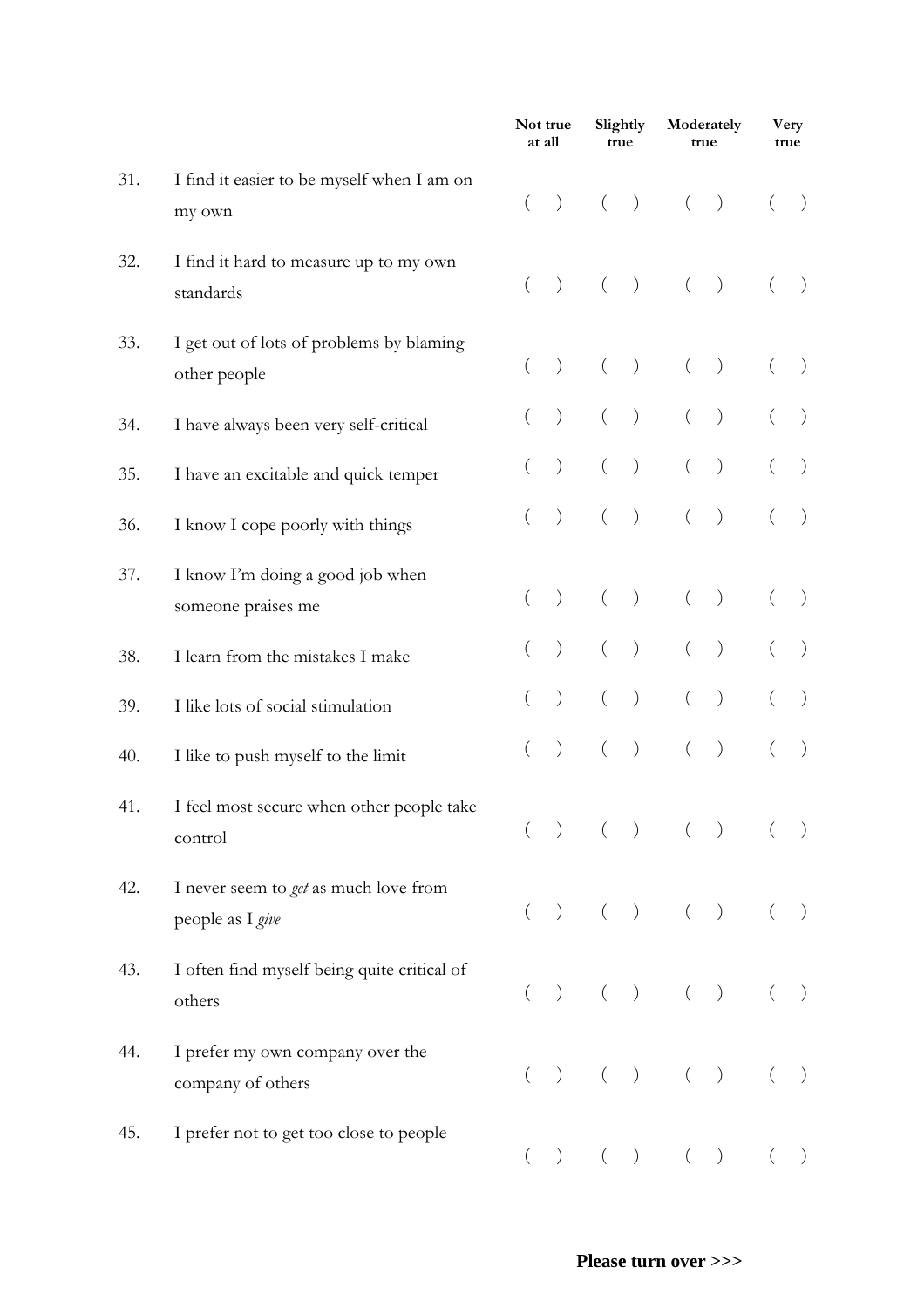|     |                                                                           |          | Not true<br>at all                              |          | Slightly<br>true                                |                                                                                                                                                                                                                                                                                                                                                                                                                   | Moderately<br>true |          | Very<br>true  |
|-----|---------------------------------------------------------------------------|----------|-------------------------------------------------|----------|-------------------------------------------------|-------------------------------------------------------------------------------------------------------------------------------------------------------------------------------------------------------------------------------------------------------------------------------------------------------------------------------------------------------------------------------------------------------------------|--------------------|----------|---------------|
| 46. | I push myself to be the best at most things<br>I do                       | $\left($ | $\left( \right)$                                | $\left($ | $\big)$                                         | $\left($                                                                                                                                                                                                                                                                                                                                                                                                          | $\big)$            |          |               |
| 47. | I put high standards on myself and most<br>things I take on               |          | $\big)$                                         |          | $\left( \right)$                                | $\left($                                                                                                                                                                                                                                                                                                                                                                                                          | $\big)$            | $\left($ |               |
| 48. | I quite enjoy manipulating people                                         |          | $\big)$                                         |          | $\left( \right)$                                |                                                                                                                                                                                                                                                                                                                                                                                                                   | $\big)$            |          |               |
| 49. | I really enjoy mixing with different people                               |          | $\left( \right)$                                |          | $\left( \right)$                                |                                                                                                                                                                                                                                                                                                                                                                                                                   | $\left( \right)$   |          |               |
| 50. | I really like parties and other social<br>gatherings                      |          | $\left( \right)$                                |          | $\hspace{0.1cm}$ )                              |                                                                                                                                                                                                                                                                                                                                                                                                                   | $\big)$            |          |               |
| 51. | I seem to fail more often than I succeed in<br>life                       | $\left($ | $\left( \right)$                                | $\left($ | $\big)$                                         | $\left($                                                                                                                                                                                                                                                                                                                                                                                                          | $\big)$            |          |               |
| 52. | I should be so much better than I actually<br>am                          |          | $\left( \right)$                                | $\left($ | $\hspace{0.1cm}$ )                              | $\left($                                                                                                                                                                                                                                                                                                                                                                                                          | $\big)$            | $\left($ |               |
| 53. | I spend too much time worrying about<br>what people think of me           |          | $\left( \right)$                                |          | $\left( \right)$                                | $\left($                                                                                                                                                                                                                                                                                                                                                                                                          | $\big)$            |          |               |
| 54. | I prefer to keep my feelings to myself                                    |          |                                                 |          | $\big)$                                         |                                                                                                                                                                                                                                                                                                                                                                                                                   | $\big)$            |          |               |
| 55. | I tend to be hot tempered                                                 |          | $\left( \right)$                                |          | $\hspace{0.1cm}$ )                              | $($ $)$                                                                                                                                                                                                                                                                                                                                                                                                           |                    |          |               |
| 56. | I think I'm likely to end up being rejected in<br>relationships           |          | $\left( \right)$                                | $\left($ |                                                 | ) $($ $)$                                                                                                                                                                                                                                                                                                                                                                                                         |                    |          | $(\quad \, )$ |
| 57. | I tend to be quiet when I'm with people                                   |          | $\left( \begin{array}{c} 1 \end{array} \right)$ |          |                                                 |                                                                                                                                                                                                                                                                                                                                                                                                                   |                    |          |               |
| 58. | I tend to be quite tough on myself                                        |          | $\,$ )                                          | $\left($ |                                                 | $\begin{array}{cccc} \hspace{20pt} & & \hspace{20pt} & \hspace{20pt} & \hspace{20pt} & \hspace{20pt} & \hspace{20pt} & \hspace{20pt} & \hspace{20pt} & \hspace{20pt} & \hspace{20pt} & \hspace{20pt} & \hspace{20pt} & \hspace{20pt} & \hspace{20pt} & \hspace{20pt} & \hspace{20pt} & \hspace{20pt} & \hspace{20pt} & \hspace{20pt} & \hspace{20pt} & \hspace{20pt} & \hspace{20pt} & \hspace{20pt} & \hspace{2$ |                    |          |               |
| 59. | I tend to be very understanding of other<br>people's feelings and problem |          | $\left( \right)$                                | $\left($ |                                                 | ) $($ $)$                                                                                                                                                                                                                                                                                                                                                                                                         |                    | $\left($ |               |
| 60. | I tend to draw away from people when they<br>get too close                | $\left($ | $\left( \right)$                                | $\left($ | $\left( \begin{array}{c} 0 \end{array} \right)$ | $\left($                                                                                                                                                                                                                                                                                                                                                                                                          | $\big)$            | $\left($ |               |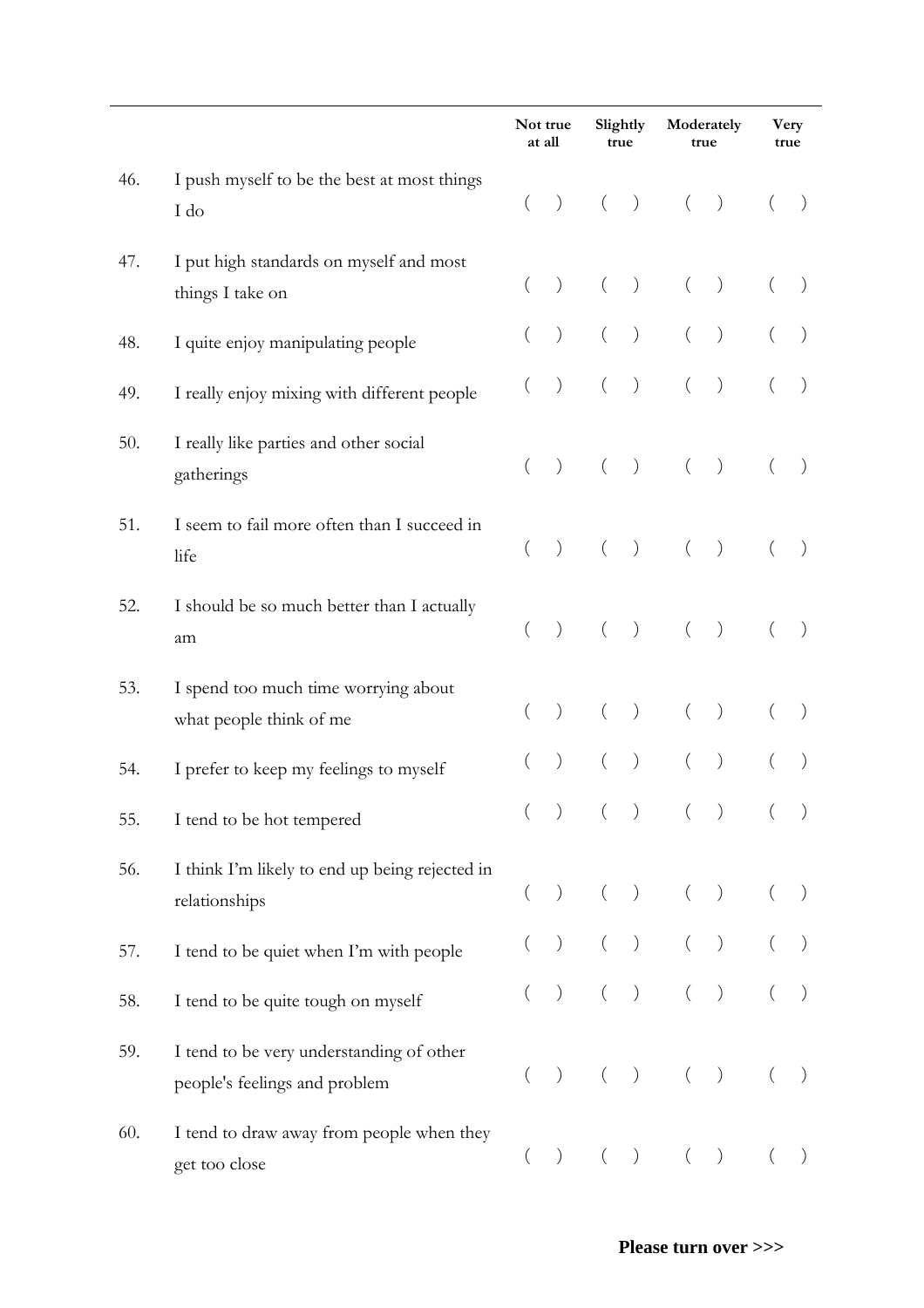|     |                                                                             |          | Not true<br>at all |          |                                                      |                                                                                                                                                                                     | Slightly<br>true |  | Moderately<br>true |  | Very<br>true |  |
|-----|-----------------------------------------------------------------------------|----------|--------------------|----------|------------------------------------------------------|-------------------------------------------------------------------------------------------------------------------------------------------------------------------------------------|------------------|--|--------------------|--|--------------|--|
| 61. | I tend to get angry and lose my cool when<br>stressed                       |          | $\left( \right)$   | $\left($ | $\big)$                                              |                                                                                                                                                                                     | (                |  |                    |  |              |  |
| 62. | I tend to stew over things                                                  |          | $\left( \right)$   |          | $\big)$                                              |                                                                                                                                                                                     | $\big)$          |  |                    |  |              |  |
| 63. | I think a lot about being deserted by loved<br>ones                         |          | $\left( \right)$   | $\left($ | $\big)$                                              |                                                                                                                                                                                     | $\big)$          |  |                    |  |              |  |
| 64. | I try to do everything as well as possible                                  |          | $\left( \right)$   |          | $\big)$                                              |                                                                                                                                                                                     | $\big)$          |  |                    |  |              |  |
| 65. | I try to guess what others are thinking and<br>feeling about me             |          | $\left( \right)$   |          | $\hspace{0.1cm}$ )                                   |                                                                                                                                                                                     | $\big)$          |  |                    |  |              |  |
| 66. | I try to succeed at most things                                             |          | $\left( \right)$   |          | $\left( \right)$                                     |                                                                                                                                                                                     | $\big)$          |  |                    |  |              |  |
| 67. | I will often take advantage of other's<br>limitations                       |          | $\left( \right)$   |          | $\left( \right)$                                     |                                                                                                                                                                                     | $\big)$          |  |                    |  |              |  |
| 68. | I work hard at most things                                                  |          |                    |          | $\,$ ) $\,$                                          |                                                                                                                                                                                     | $\big)$          |  |                    |  |              |  |
| 69. | I tend to stress easily                                                     |          | $\big)$            |          | $\big)$                                              |                                                                                                                                                                                     | $\big)$          |  |                    |  |              |  |
| 70. | I worry about how strong my important<br>relationships really are           |          | $\left( \right)$   |          | $\left( \right)$                                     |                                                                                                                                                                                     | $\big)$          |  |                    |  |              |  |
| 71. | I'm a very sociable person                                                  |          |                    |          |                                                      | $\begin{array}{cccc} \begin{array}{cccc} \end{array} & \begin{array}{cccc} \end{array} & \begin{array}{cccc} \end{array} & \begin{array}{cccc} \end{array} \end{array} \end{array}$ |                  |  |                    |  |              |  |
| 72. | I'm always letting myself down                                              |          | $\left( \right)$   |          |                                                      | ) $($ $)$                                                                                                                                                                           |                  |  |                    |  |              |  |
| 73. | I'm always watching what I say to people                                    |          | $\big)$            |          | $\big)$                                              |                                                                                                                                                                                     | $($ $)$          |  |                    |  |              |  |
| 74. | I'm extremely self-disciplined                                              |          | $\left( \right)$   |          |                                                      | ) $($ $)$                                                                                                                                                                           |                  |  |                    |  |              |  |
| 75. | I'm generally a worrier about things                                        |          | $\,$ ) $\,$        |          |                                                      | ) ( )                                                                                                                                                                               |                  |  |                    |  |              |  |
| 76. | I'm generally not very considerate and<br>tolerant of other people's wishes | $\left($ | $\left( \right)$   | $\left($ | $\left( \begin{array}{c} 0 \\ 0 \end{array} \right)$ |                                                                                                                                                                                     | (                |  |                    |  |              |  |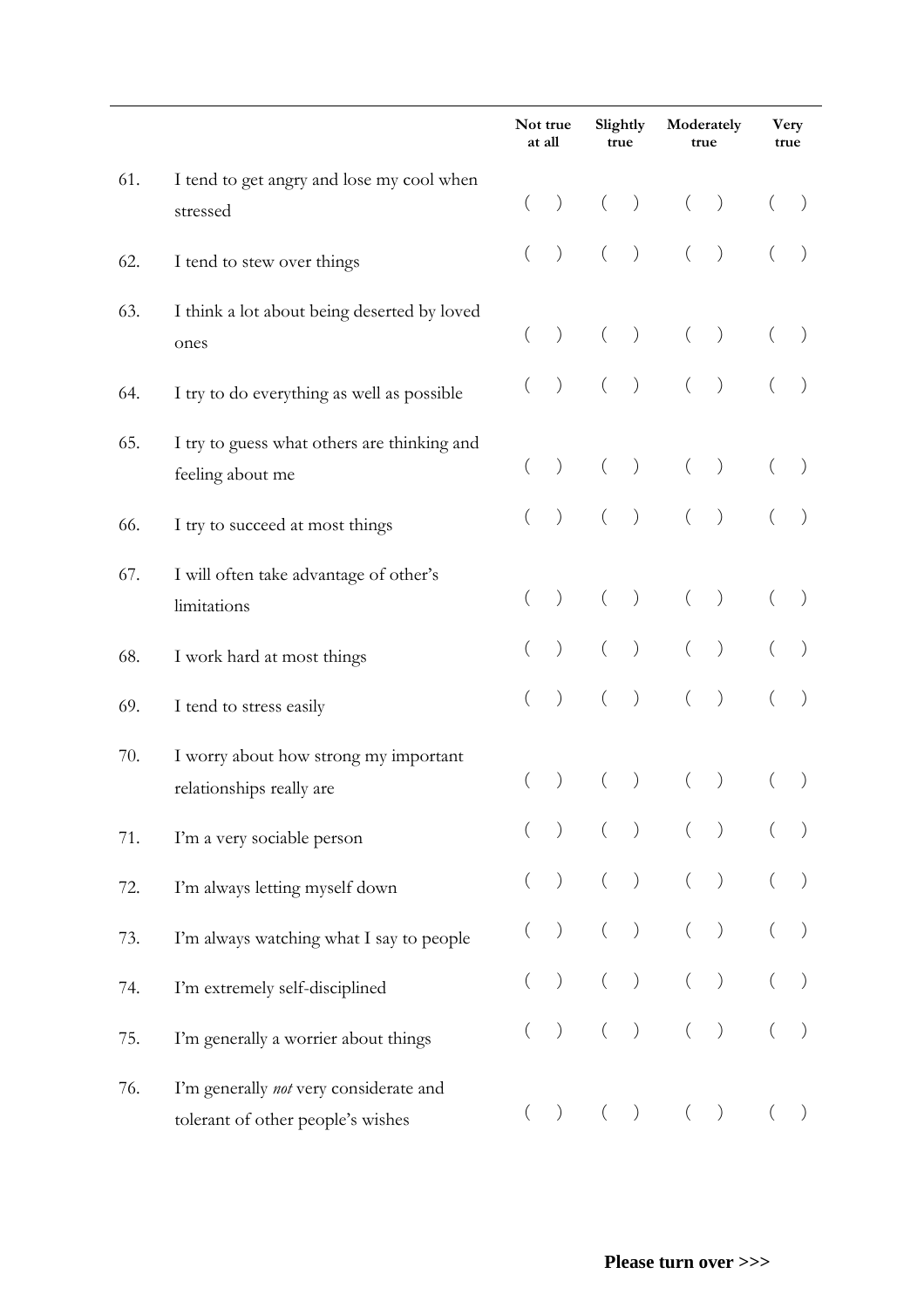|     |                                                                                                             |          | Not true<br>at all                              |          | Slightly<br>true                              |                                                         | Moderately<br>true |          | Very<br>true |
|-----|-------------------------------------------------------------------------------------------------------------|----------|-------------------------------------------------|----------|-----------------------------------------------|---------------------------------------------------------|--------------------|----------|--------------|
| 77. | I'm fairly happy with who I am most of the<br>time                                                          | $\left($ | $\left( \begin{array}{c} 1 \end{array} \right)$ | $\left($ | $\left( \begin{array}{c} \end{array} \right)$ | $($ )                                                   |                    |          |              |
| 78. | When it comes to "give and take" the<br>important people in my life always "take<br>more" and "give less"   |          | $\left( \right)$                                | $\left($ | $\left( \begin{array}{c} \end{array} \right)$ |                                                         | (                  | $\left($ |              |
| 79. | I'm inclined to worry over quite minor<br>things                                                            |          | $\left( \right)$                                | $\left($ |                                               | $)$ ( )                                                 |                    |          |              |
| 80. | I'm not very sympathetic to, empathic to,<br>or understanding of other people when<br>they're in difficulty |          | $\left( \right)$                                | $\left($ | $\big)$                                       | $\left($                                                | $\big)$            |          |              |
| 81. | I'm perfectionistic about most things                                                                       |          | $\big)$                                         |          | $\hspace{0.1cm}$ )                            | $\left(\begin{array}{c} 0 \\ 0 \\ 0 \end{array}\right)$ | $\big)$            |          |              |
| 82. | I'm pretty satisfied with my achievements in<br>life                                                        |          | $\big)$                                         | $\left($ | $\big)$                                       |                                                         | $\big)$            |          |              |
| 83. | I tend to worry that the worst will happen                                                                  |          | $\big)$                                         | $\left($ | $\hspace{0.1cm}$ )                            |                                                         | $\big)$            |          |              |
| 84. | I'm very "tuned-in" and sensitive to other<br>people's feelings                                             |          |                                                 |          | $\left( \right)$                              |                                                         | $\left( \right)$   |          |              |
| 85. | I'm very reserved at parties and other social<br>situations                                                 | $\left($ | $\big)$                                         |          |                                               | $( )$ $( )$                                             |                    |          |              |
| 86. | If I have a gripe with someone, I worry<br>about how to discuss it with them                                |          | $\left( \right)$                                | $\left($ | $\big)$                                       |                                                         | $(\quad \, )$      |          |              |
| 87. | If someone irritates me, I will snap back                                                                   |          | $\left( \right)$                                |          |                                               | ) $($ $)$                                               |                    |          |              |
| 88. | I'm really resourceful in tackling problems                                                                 |          | $\left( \right)$                                |          |                                               | ) $($ $)$                                               |                    |          |              |
| 89. | In general, I will listen to and understand<br>the other person's point of view                             |          | $\left( \right)$                                | $\left($ | $\left( \right)$                              |                                                         | $\big)$            |          |              |
| 90. | It feels good to me to please people                                                                        |          |                                                 |          |                                               |                                                         | (                  |          |              |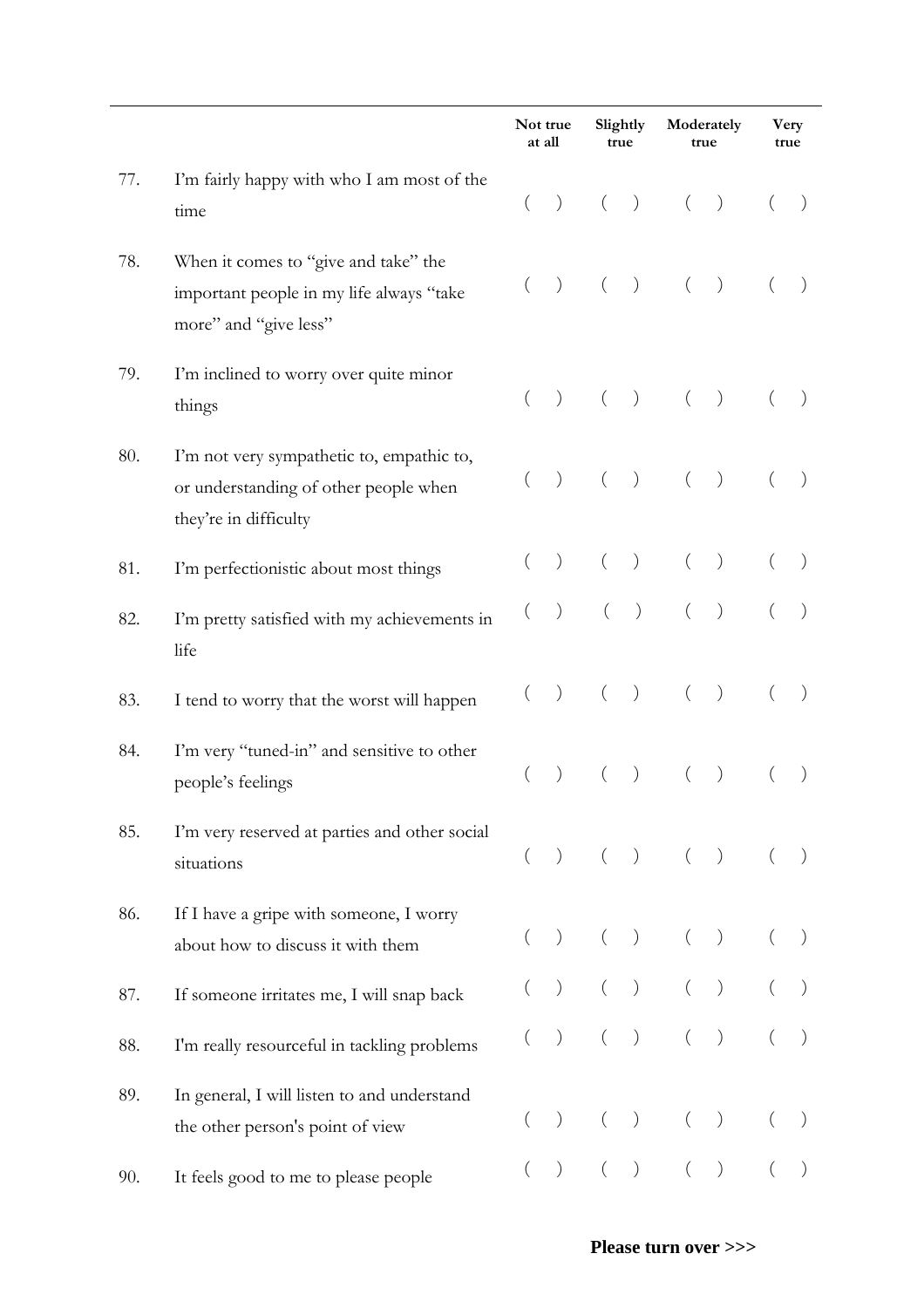|      |                                                                                             |  | Not true<br>at all |          | Slightly<br>true                                          |          | Moderately<br>true |  | Very<br>true |
|------|---------------------------------------------------------------------------------------------|--|--------------------|----------|-----------------------------------------------------------|----------|--------------------|--|--------------|
| 91.  | It's not my responsibility to make other<br>people feel better                              |  | $\left( \right)$   | $\left($ | $\big)$                                                   |          | (                  |  |              |
| 92.  | My personality often causes me to lose out                                                  |  | $\left( \right)$   |          | $\left( \right)$                                          |          | $\big)$            |  |              |
| 93.  | On meeting new people, I tend to hold<br>back                                               |  | $\left( \right)$   |          | $\left( \right)$                                          | $\left($ | $\big)$            |  |              |
| 94.  | Opening up to people makes me feel<br>uneasy                                                |  | $\left( \right)$   |          | $\left( \right)$                                          | $\left($ | $\big)$            |  |              |
| 95.  | Others see me as a reliable person                                                          |  | $\big)$            |          | $\big)$                                                   | $\left($ | $\hspace{0.1cm}$ ) |  |              |
| 96.  | When I get into a close relationship, I start<br>to worry about being rejected or abandoned |  | $\big)$            |          | $\hspace{0.1cm}$ )                                        | $\left($ | $\left( \right)$   |  | $\big)$      |
| 97.  | People at work see me as cooperative and<br>agreeable                                       |  | $\left( \right)$   | $\left($ | $\big)$                                                   | $\left($ | $\big)$            |  |              |
| 98.  | People say that I'm too hard on myself                                                      |  | $\left( \right)$   |          | $\left( \right)$                                          | $\left($ | $\left( \right)$   |  |              |
| 99.  | I'm someone who usually gets it right the<br>first time                                     |  | $\left( \right)$   |          | $\left( \right)$                                          |          | $\big)$            |  |              |
| 100. | People see me as good hearted                                                               |  |                    |          | $\left( \right)$                                          |          | $\big)$            |  |              |
| 101. | People tell me I'm "too sensitive"                                                          |  | $\,$ )             |          |                                                           | ) ( )    |                    |  |              |
| 102. | Sometimes I feel like an "emotional<br>sponge", soaking up everyone's feelings              |  | $\left( \right)$   |          | $\left( \begin{array}{c} \end{array} \right)$             |          | (                  |  |              |
| 103. | There are lots of times when I give myself a<br>"pat on the back"                           |  |                    |          | $\left( \right)$                                          | $\left($ | $\big)$            |  |              |
| 104. | Thinking about being alone distresses me                                                    |  |                    |          | $\left( \begin{array}{c} 0 \\ 0 \\ 0 \end{array} \right)$ |          | $($ $)$            |  |              |
| 105. | Under pressure I tend to get snappy                                                         |  | $\left( \right)$   |          | $\left( \right)$                                          |          | $\big)$            |  |              |
| 106. | Sometimes I take things too personally                                                      |  | $\left( \right)$   |          | $\left( \right)$                                          | $\left($ | $\left( \right)$   |  |              |